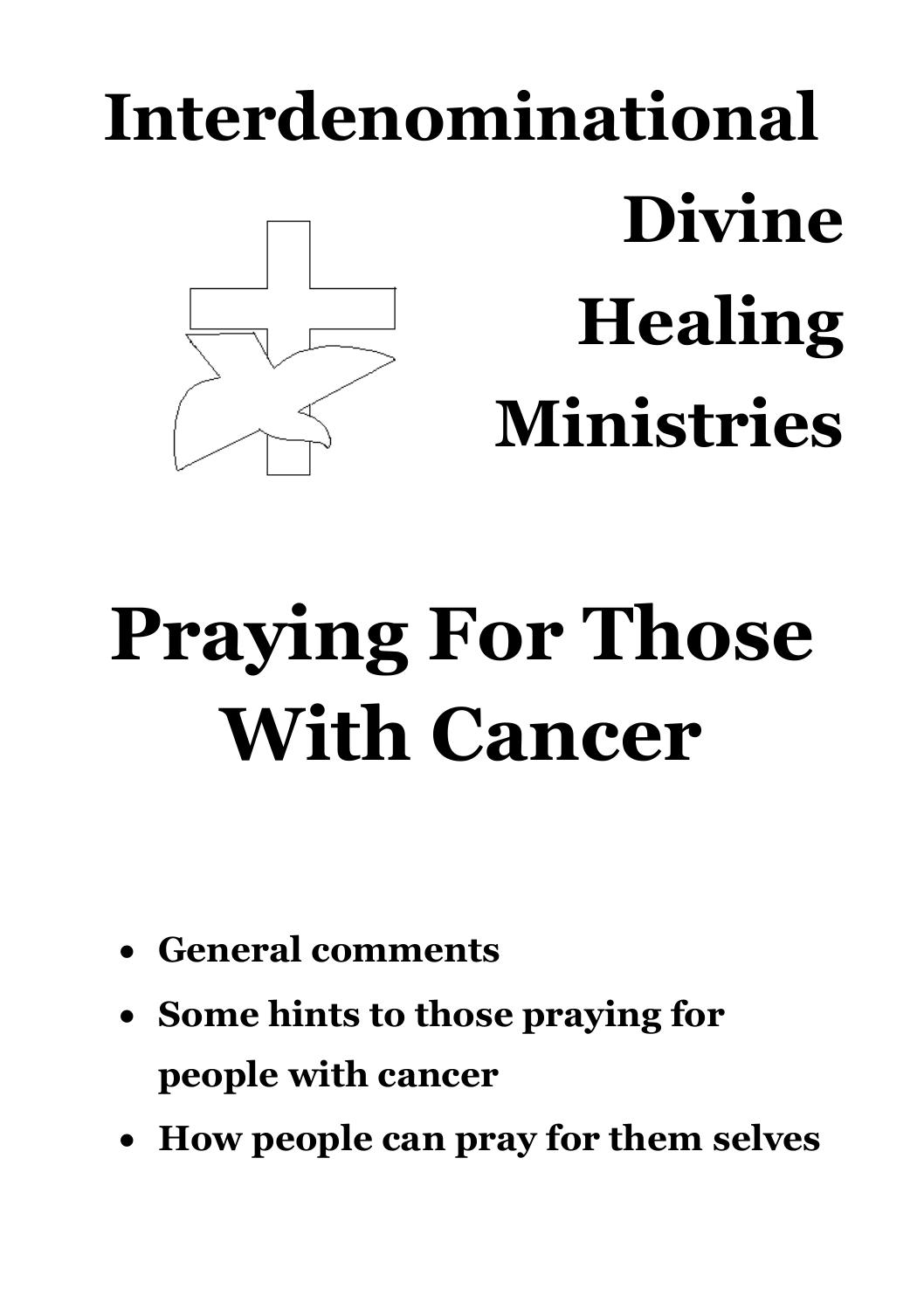## **General Comments**

In Divine Healing Ministries in recent years we have received a great number of requests to pray with and for people suffering from cancer. I have learned lessons during those times of prayer which I have tried to put down in this pamphlet in the hope that they may be of help to others. I do it in the firm belief that an ongoing ministry of prayer will bring great help and healing to those battling against cancer.

### **God on Our Side**

I believe that when we pray for healing we are asking the Lord to give us something that He wants. Maybe in the Gospels that is best depicted in the healing of the leper, in Matthew 8, who approached Jesus, bowed low and said '*Sir, if only you are willing you can make me clean'*. Jesus replied, '*Of course, I'm willing, be clean again*', and his leprosy was healed immediately. There are all sorts of reasons why many people are not fully healed, even when they receive much prayer. Maybe we will never fully understand some of those reasons this side of heaven. But the teaching of the Gospels and the life of Jesus seems to me to make clear that when we pray for healing the Lord is on our side.

In Luke 4:18-19, when Jesus was just about to begin his ministry, He went into the synagogue in His home town of Nazareth and read from the book of the prophet Isaiah: '*The spirit of the Lord is upon me, because He has anointed me. He has sent me to announce good news to the poor, to proclaim release to the prisoners and recovery of sight to the blind, to let the broken victims go free, to proclaim the year of the Lord's favour*'.

It seems to me that right at the beginning of His ministry Jesus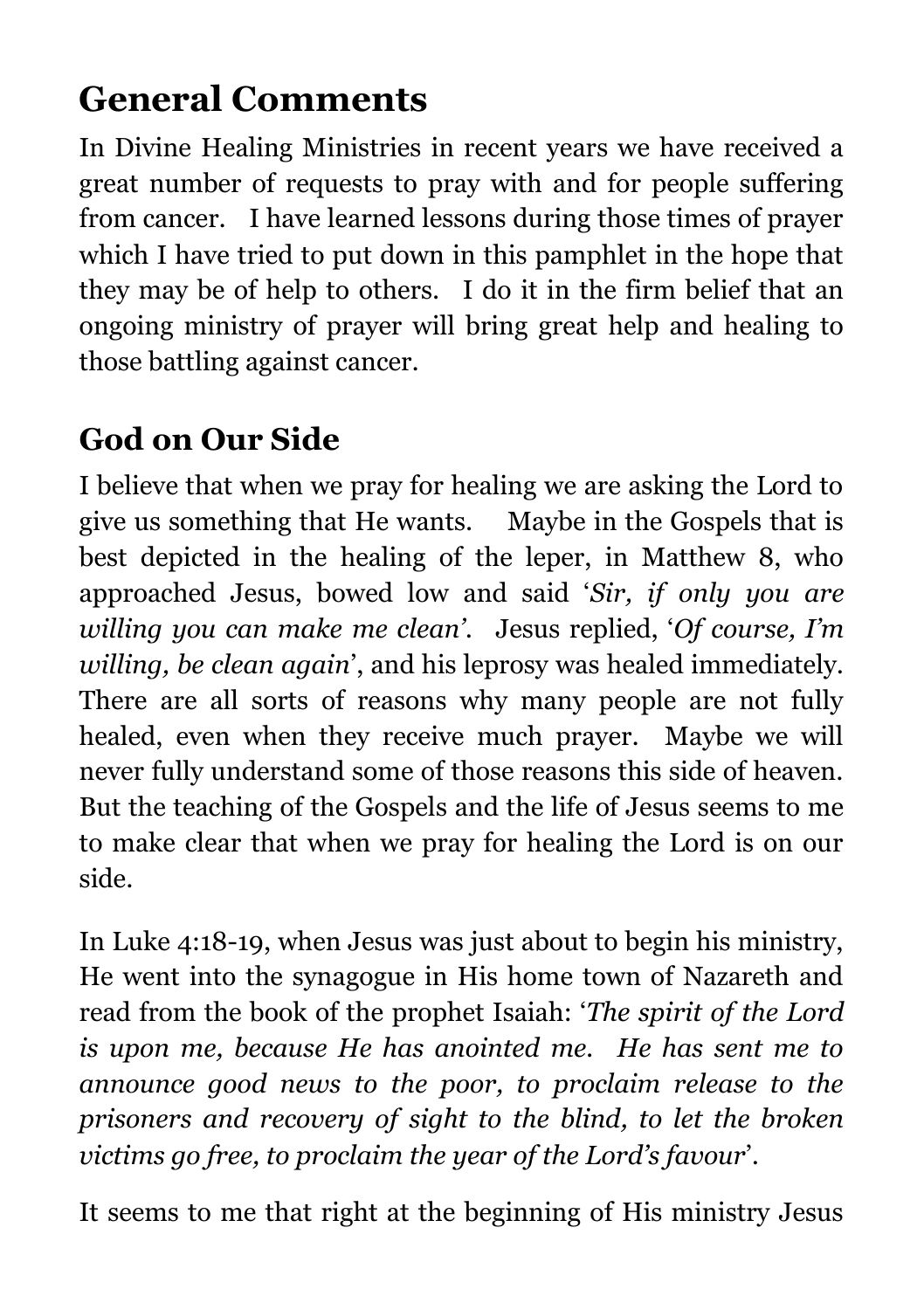was setting out what He had come to do, to set people free from everything that oppresses them; first of all from sin and the consequences of sin, but also from sickness. That is good news and should encourage us to keep on praying for the sick.

### **Cancer NOT the Most Powerful Force In the World**

It is important for us to be clear in our minds that cancer is not the most powerful force in the world. God's Holy Spirit is, the Spirit who came down at Pentecost and completely transformed the lives and ministries of the disciples. Jesus had given His disciples clear instructions not to move from Jerusalem until they were armed with that power from on high. Then He made a promise to them which I believe He still makes to us today - *'You shall receive power when the Holy Spirit comes upon you'*. When we pray for people we simply bring them to Jesus and welcome Him to heal them by releasing that Holy Spirit right throughout them.

At the same time we have to acknowledge that praying for people with cancer is a battle, especially if they are suffering from a serious form of the illness. It is a battle that can be won, and which God wants us to win, but it usually takes a great deal of prayer. It is rather like praying for Northern Ireland. Down through the years there have been many crises. People have turned to God, in large numbers, and He has seen us through, but it has taken a volume of prayer.

God is quite capable of working a miracle and, on occasions, He does, instantaneously healing people from the most serious illnesses. More often He heals gradually over a period of time. That is why it is important to persevere in prayer and not give up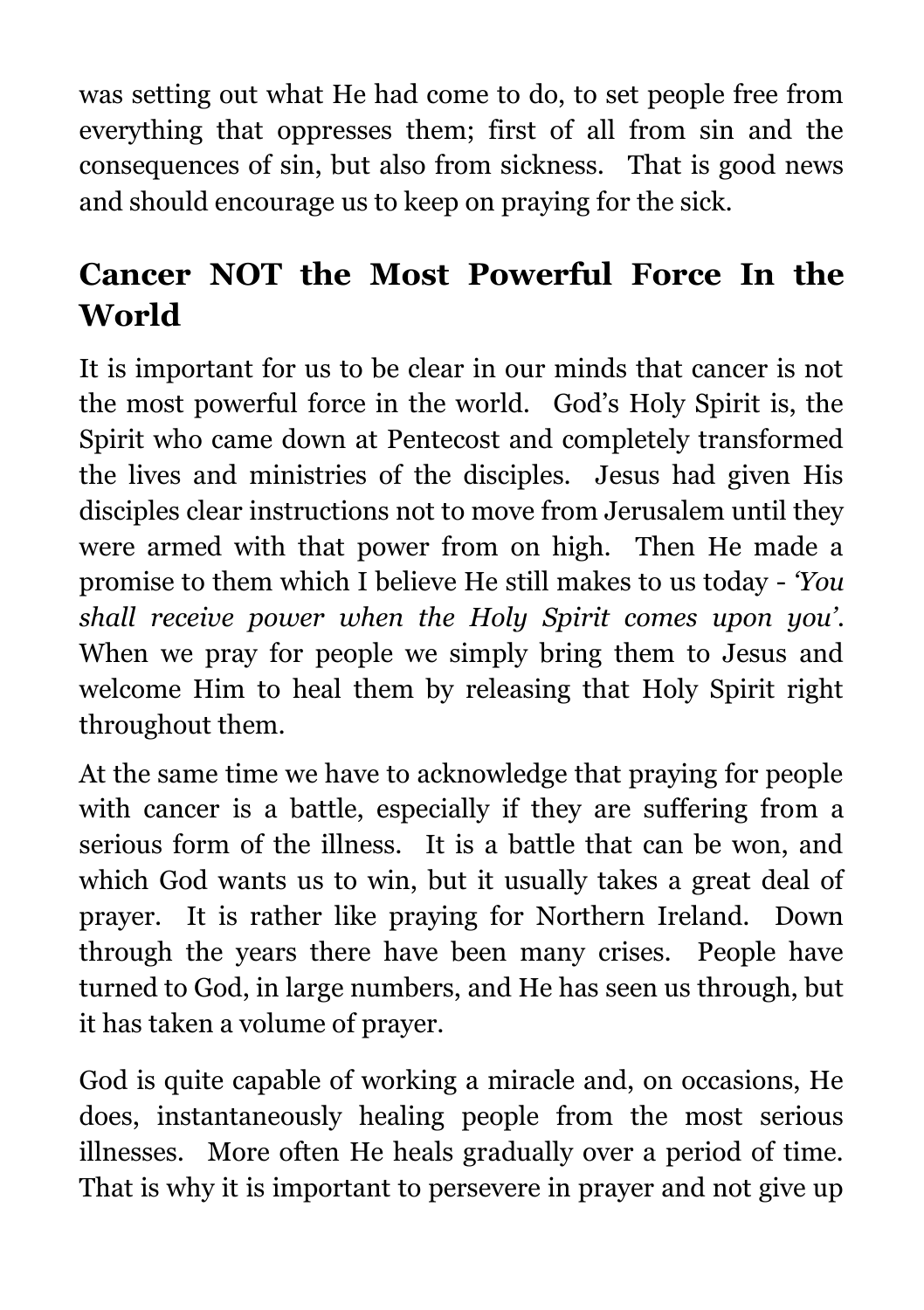too quickly. If possible it should be the prayer of faith, believing that the Lord is responding. I am certain that He hears and responds to every request, so we should never underestimate how much good one of our prayers can do. Even little arrow prayers, which only take 5 seconds, can be very helpful. When we think of a sick person we simply need to say, wherever we are, '*Lord, I lift Jimmy up to you and welcome you to touch him*'.

## **Intensive Prayer**

Some people call this soaking prayer. I prefer the name intensive prayer. It is simply praying for someone who is sick, in teams, for an hour or two hours or longer. One person prays for 15 minutes, and then is relieved by another for 15 minutes, and they alternate like this for the time allocated. Recently in Divine Healing Ministries we have been praying for a small number of people in this way twice each week, and they have received great benefit from this more intensive ministry.

As I understand it, unless the illness is in remission, cancer will be attacking the body 24 hours a day, 168 hours per week. If people are going to be helped or healed in a significant way they may need the longer periods of prayer that I have been describing.

#### **Being Surrounded By Prayer Can Only Do Good**

I have no hesitation in saying that when people are suffering from cancer, or any other illness for that matter, it can only do good to be surrounded in prayer. Even when they do not receive the full physical healing that they are asking for, if they are supported by a great deal of prayer the Lord can touch their lives in so many ways. I know a lady who became ill with cancer, who was prayed for on a daily basis. Sometimes we went and prayed with her in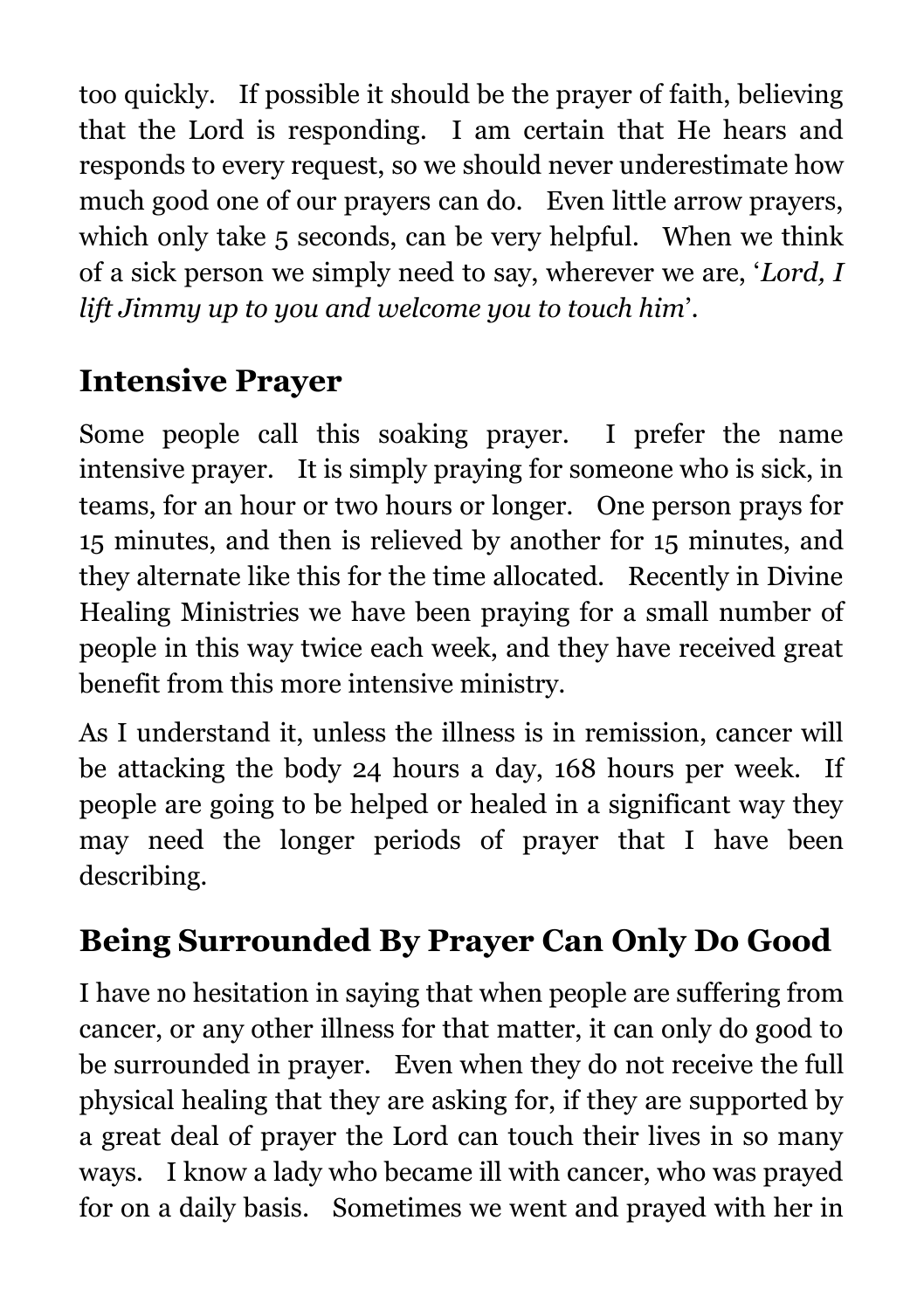teams for two hours at a time. She received great blessing from this ministry, but gradually over the course of a year her condition went down, and she died. Some may say that that was not much of an answer to prayer. But others could see the tremendous difference that it had made. Her own doctor said that he had never seen anyone so ill who was so much at peace, so free from pain, who had such a will to live right to the end, and who made such an impact on others. Her own husband, who was naturally distressed at the loss of the one whom he loved, said that he would never again be afraid of death when he saw the peace with which his wife passed away.

Even when people suffering from cancer die, being surrounded in prayer can transform the way in which they die.

## **Medical Treatment and Spiritual Treatment**

This is the most powerful combination of all, medical treatment and spiritual treatment going hand in hand. Someone said that when we are sick we ought to make two telephone calls, one to our doctor and one to our clergyman. Too many people only make one call, to their doctor, but if they fail to make the other call they may be missing out on an important dimension in the healing process.

One of the bonuses of spiritual treatment is that there are no unpleasant side effects. Medical treatment can do great good and bring much healing but is often accompanied by serious side effects. The only side effects of prayer are good ones.

#### **Making Our Peace with God**

Even when a person to whom we have been ministering does die we can help them to make their peace with God. That is very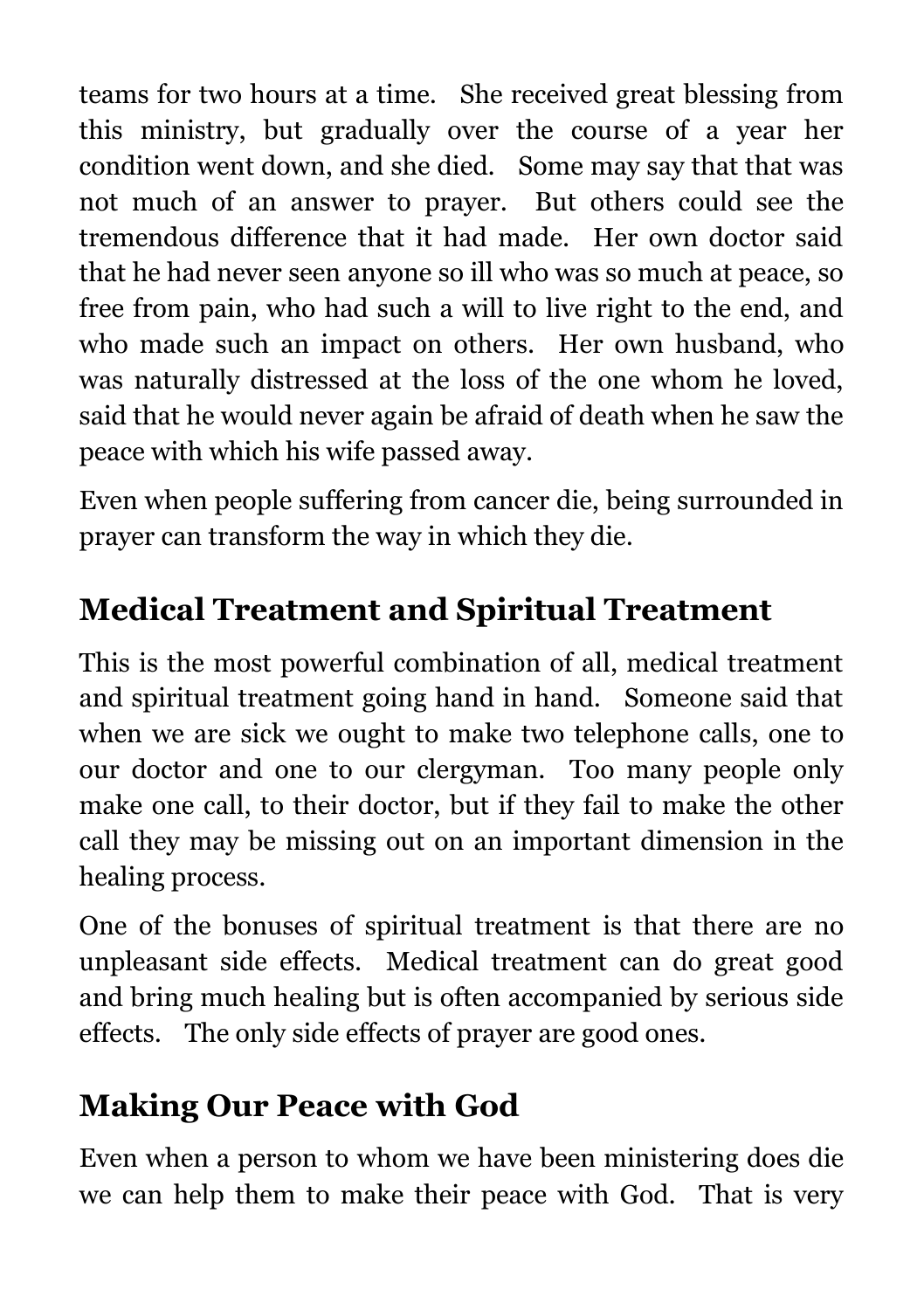helpful to them, and can also bring great comfort to the family. I remember ministering to one man who was seriously ill with cancer, but who was not at peace with himself. Although a faithful member of his church he felt that he had committed sin which had never been put right. I talked to him about God's forgiveness, and over two or three visits was able to help him to receive that forgiveness. That made an enormous difference both to him and to his family. It was bad enough seeing the one whom they loved gradually going downhill, but to see him agitated at the same time was very distressing for them. Even though he died a short time later I knew that, having made his peace with God, that would give comfort and strength to the family for the rest of their lives.

This is very important. When we die we are going to make the biggest journey any of us will ever make. It is vital that we be well prepared to make that journey. Indeed, that is even more important than physical healing. In our ministry we do pray for physical healing. We believe that in doing that we are praying within the will of God. But I still believe that, if we were given a stark choice between the two, being right with God is more important than physical healing because it affects where we are going to spend eternity.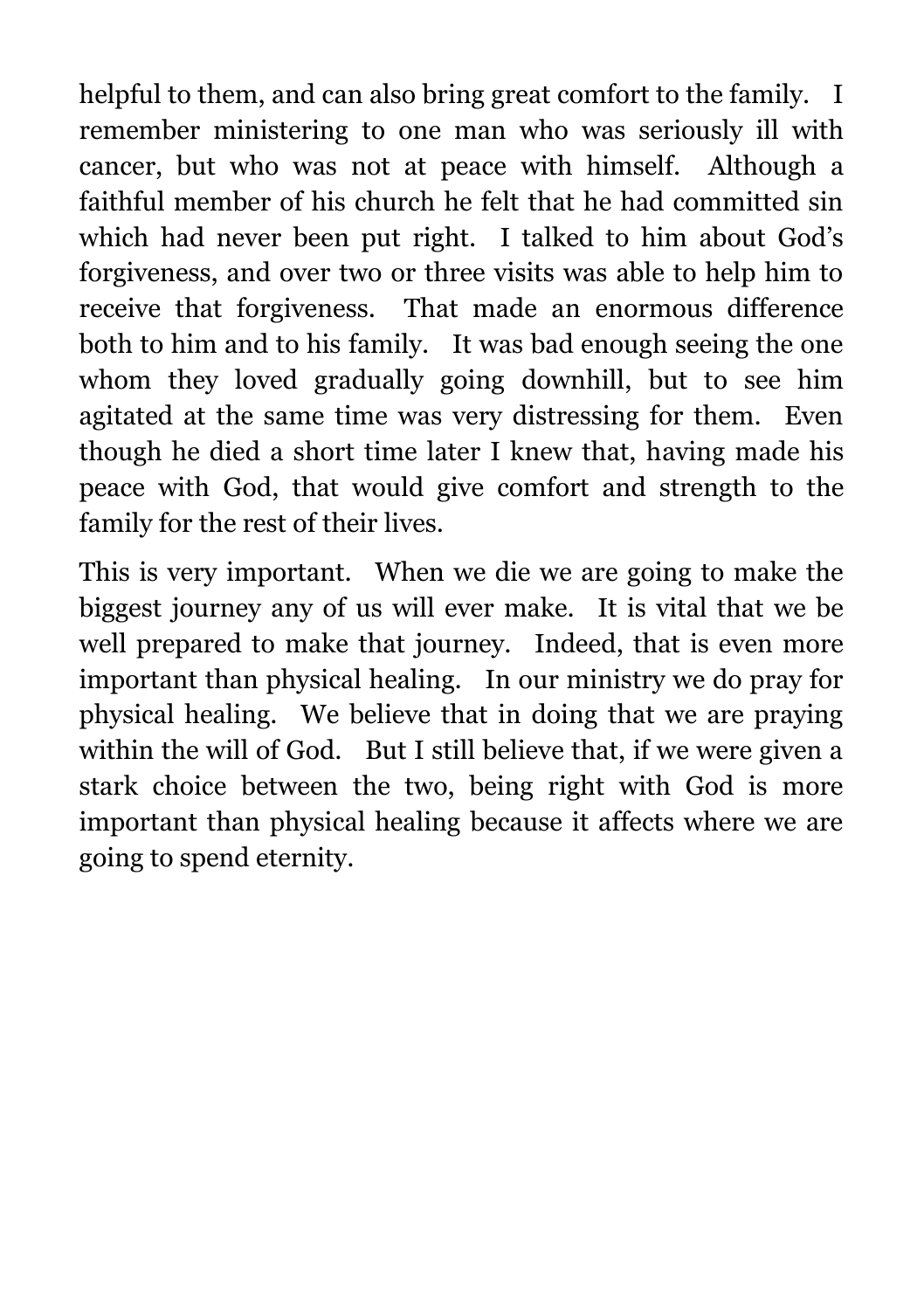## **Some Hints To Those Praying For People With Cancer**

#### **We Bring People to Jesus**

The story in the Gospels which best describes what happens when we pray for sick people is the healing of the paralysed man (Mark 2:1-12). His friends took him up the side of the house, made a hole in the roof, lowered him down and released him to Jesus. That word release is important. When the friends let go of him, Jesus was able to work a miracle in the life of that man. I have no doubt that they stood up on the roof looking down, absolutely confident that Jesus would be able to heal their friend. But they had to release him first before Jesus was able to work so powerfully. When we pray for the sick we do exactly the same thing. We bring them to Jesus, release them to Him, surround them by faith and confidence in His willingness to heal and His power to heal, and then leave the rest to Him. I find that if I put too much of myself into the prayer it does not work so well. Much better to simply bring them to Jesus, release them to Him and welcome Him to let His healing Holy Spirit flow right through them.

#### **Ask for God's Blessing On Medical Treatment and Staff**

The vast majority of people whom we pray for who are suffering from cancer are receiving medical treatment. I always pray for God's guidance for the medical staff in the treatment they prescribe and for His anointing upon that treatment. I have found that an ongoing ministry of prayer can quicken up the effects of medical treatment and, very important for cancer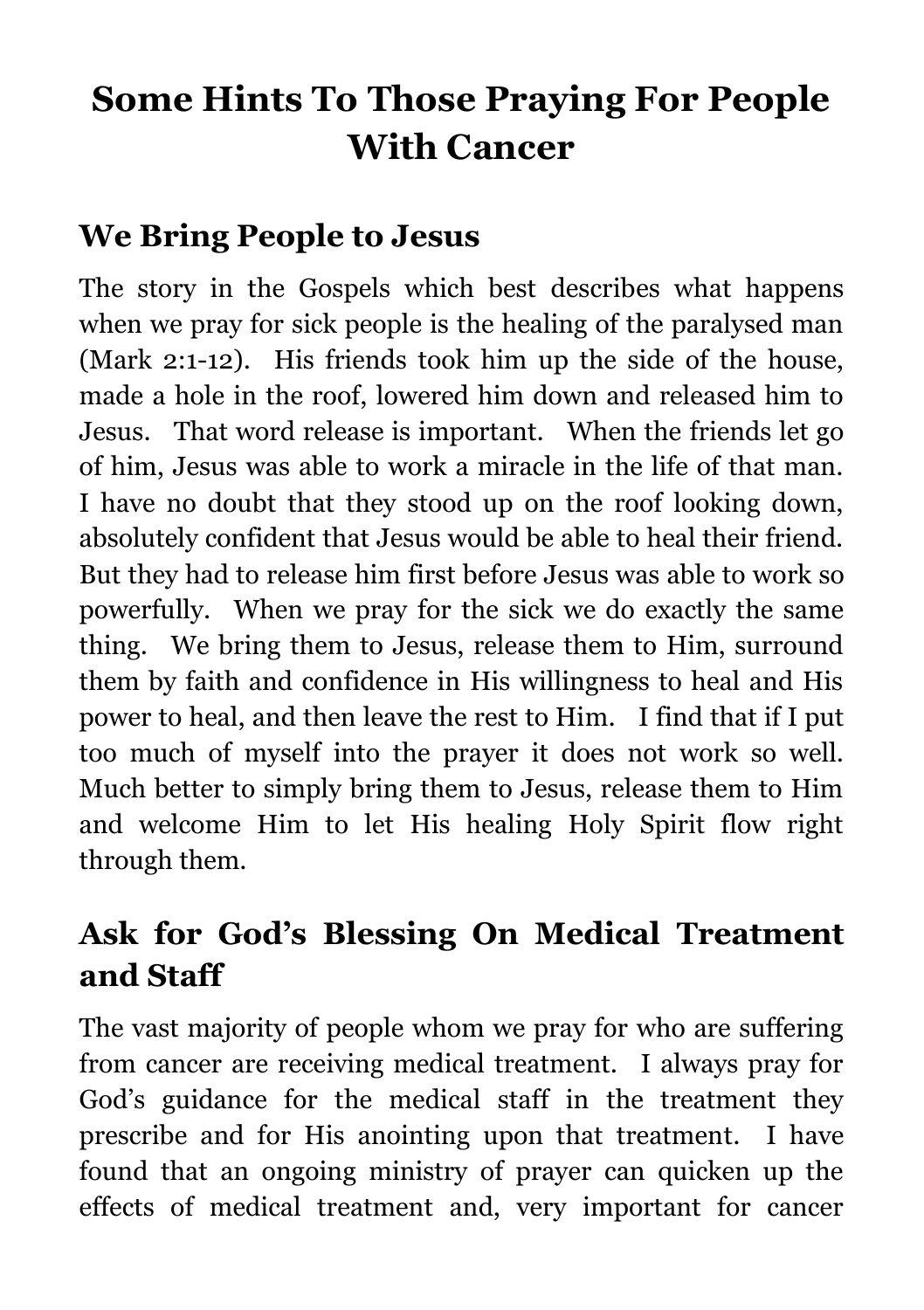patients, can radically cut down the side-effects which many of them suffer. One lady to whom we ministered was due to receive six courses of chemotherapy. The first two were so hard on her that she was adamant she was not going to take any more. I suggested that if she did agree to carry on with the treatment we would surround her in prayer *at the very time* it was taking place. She went and thought about it and came back and told me she would try it one more time. I contacted three prayer chains and asked some individuals to support us as well, *at the very time* the treatment was being received. The lady came through with flying colours, there was no sickness; she told me that she didn't even lose a hair and she was able to go on and complete the remaining courses, always surrounded in prayer.

I have made this recommendation to a number of patients since then and they have also found that the side-effects from the treatment have been greatly diminished or non-existent.

#### **Prayer in The Home**

I have known some people suffering from cancer who have been able to receive prayer within the home on a daily basis, sometimes twice a day. This has made a significant difference. One lady whose husband was ill prayed with him before she went out to work in the morning, and then in the evening they always had at least half an hour of prayer together. When people are comfortable praying with one another this can be relatively easy. But where people may be shy I suggest that when they pray together they do it silently, inviting the peace, power and healing of God to come into the sick member of the family. The advantage of praying within the home is that it can be done on a daily basis. Going to healing services or depending on people to come in from outside often means that prayer can only be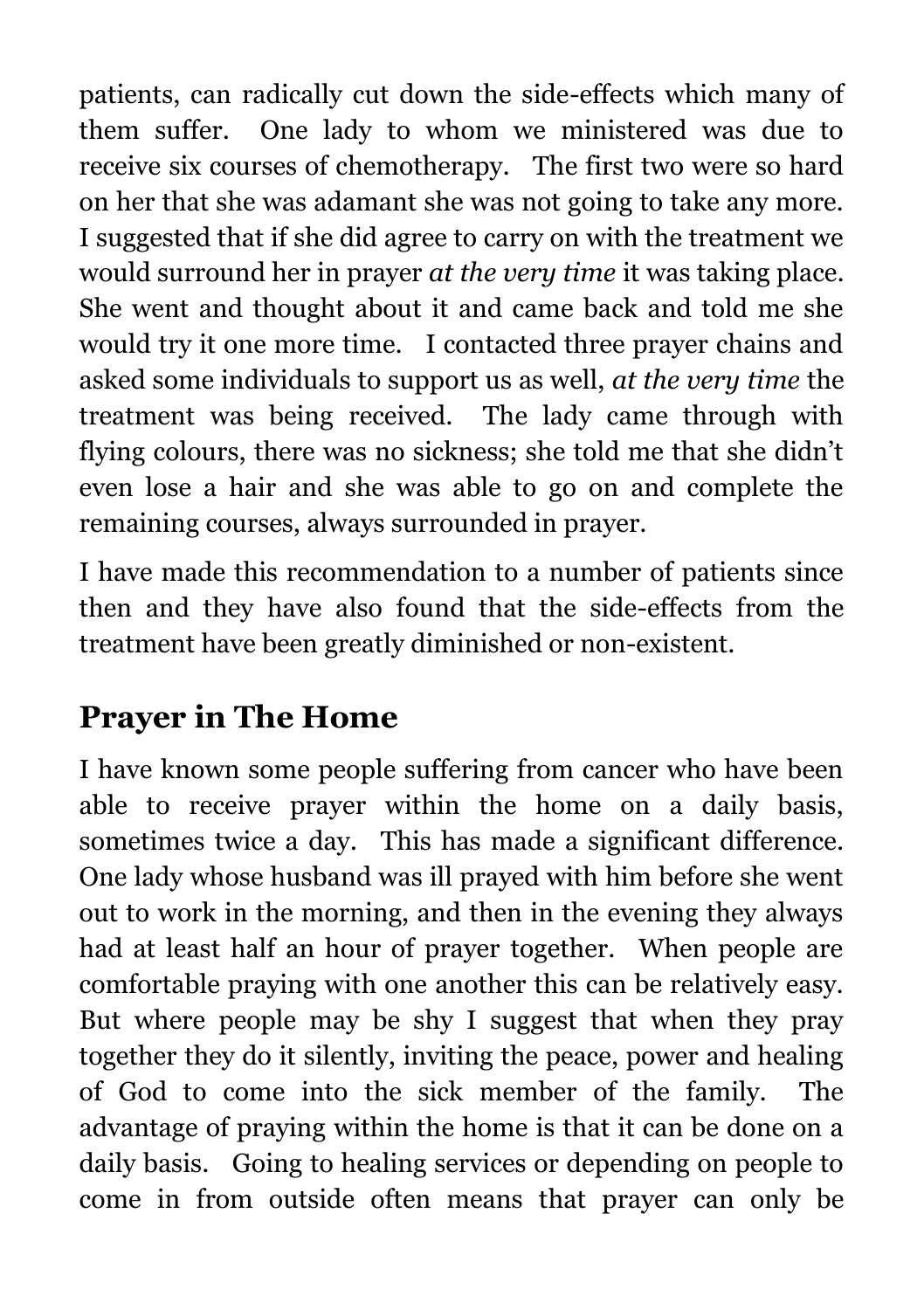received occasionally. But when families can lose their inhibitions and pray within the home this gives them a valuable contribution and can be a great blessing to the sick person. I simply suggest that each day as many family members as possible agree to meet and pray. The sick person sits in a chair or, if necessary, lies in bed. The family members gather round and pray either out loud or in silence, as appropriate. Remember that what we are doing is bringing the person to Jesus and asking Him to heal them, welcoming Him to release his peace, power and healing right throughout them. We can do this with confidence that Jesus hears and responds. I know one man whose family were all committed Christians. For the last month of his life there was never any time when there was not a member of the family with him, and often they were praying. That man had a marvellous peace, and even joy within him, which even the weakness of his body could not take away.

#### **Taking Authority over Sickness**

Jesus did not pray long prayers with people. In fact He prayed very short prayers, but He did it with such authority that in an instant the most serious illnesses were healed. The centurion who came to Jesus on behalf of his servant recognised this. He said that the authority which he had to tell soldiers to do whatever he wanted them to do was the kind of authority that Jesus had over sickness. We expect this in Jesus. We know the miracles He performed. But we do not recognise so easily that when He sent His disciples out on a healing mission He gave them the same kind of authority, over every sickness and disease, and authority to cast out evil spirits. They were often pleasantly surprised at the results when they went out and ministered in His name. We so often forget today that Jesus also gives us this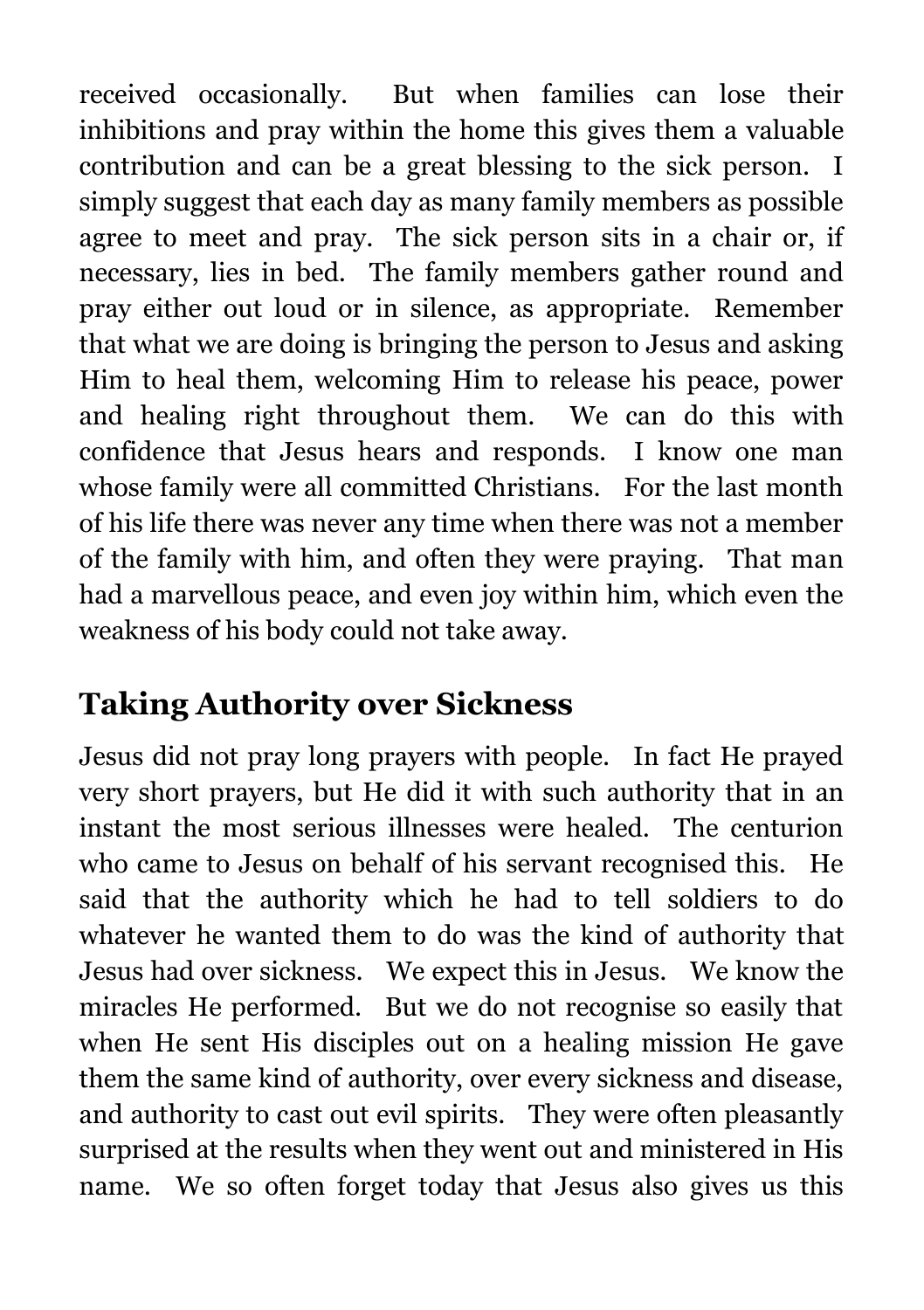authority and it can be very effective when we are prepared to use it. A lady came to me one day suffering from a bad migraine headache. I prayed with her for about 10-15 minutes. Most of the time I was welcoming the Spirit to come and flow into her, but at one stage I felt guided to spend a few moments commanding the pain to go in the name of Jesus. When we had finished she smiled, and said '*it's gone. The pain has gone*'. I asked her if she could specify at what time during the prayer the pain disappeared. She said 'when you commanded it to go'.

On another occasion, after we had finished intensive prayer with a small group of people, I asked them what sort of prayer seemed to be the most effective for them - welcoming the spirit to come, taking authority over the sickness and commanding it to go, or praying for the specific area affected. Almost all of them said that they seemed to benefit most when we took authority over the sickness and commanded it to go.

In the deliverance ministry we always need to use the authority given to us by Jesus. But when we pray for those suffering from cancer we can also command pain and sickness to go, in the name of Jesus. One way to use this authority is simply to speak directly to the affected part and pray '*in the name of Jesus, be healed*'. This command can be repeated a number of times. We do not need to shout, but we do need to pray in such a way that we realise we are ministering with the authority given to us by Jesus.

#### **The Prayer of Faith**

Praying in faith is simply praying in such a way that we believe God is responding. Ideally this is how we ought to pray all the time. In order to express this faith in God I believe that when we are praying in an ongoing way for someone who is ill we need to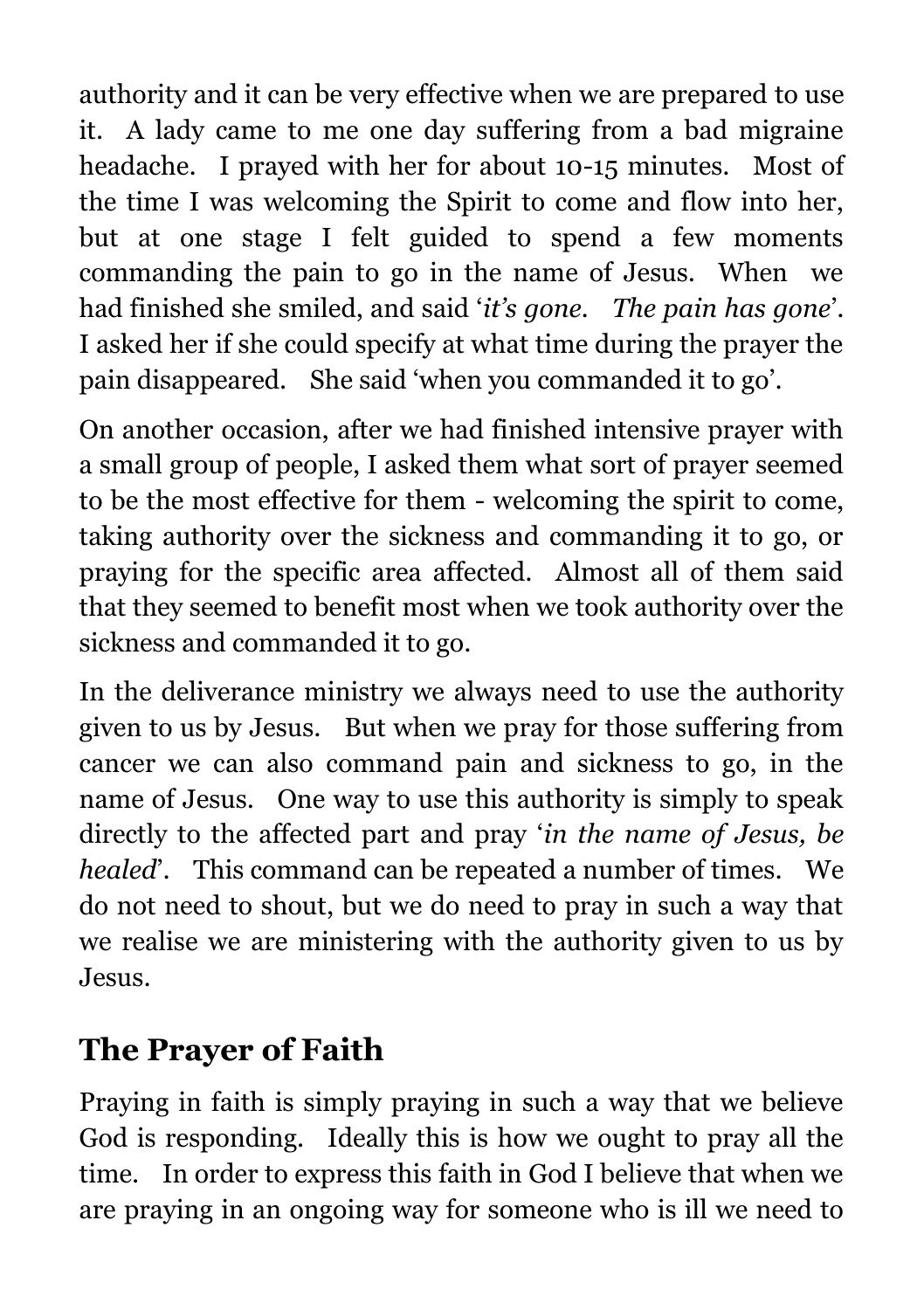move from asking to trusting that the Lord is responding. To keep on asking for the same request time after time could be a sign of an unconscious anxiety or lack of faith in God. Maybe we need to switch and pray something like this, '*Lord, I have brought Jimmy before you on many occasions. I know you are a God who answers prayer. I know you have heard every one of the prayers that has been prayed for Jimmy. Lord, I trust you to be responding and bringing the healing that Jimmy needs*'. That prayer can be said in whatever words we wish to use, but I suggest that it should express a faith and trust that the Lord has heard and is responding. This is especially important when praying for patients suffering from serious illness, such as cancer. We need to surround those people with an atmosphere of faith, and not one of doubt or even uncertainty that the patient is not going to recover. Very often that is exactly what happens. The medical prognosis is that the person has a specific length of time to live and many people react as if there is no possible alternative. We have to take seriously what the medical profession says. They are experts in sickness. But their judgments are made on the basis of human understanding. It may well be that God has other plans, especially if we really appeal to Him in prayer.

A few years ago William came to me, suffering from cancer. By the time it was discovered the illness was far advanced. Doctors had forecast that William had three months to live. I talked to him about prayer and what was available through the ministry of divine healing. He and his wife agreed that they would come regularly to receive prayer and that they would encourage friends and family to pray in the background. William was well-known in many parts of the country, and so word about his illness, and the medical prognosis, soon got around. Everywhere I went I bumped into people who knew him, and their first comment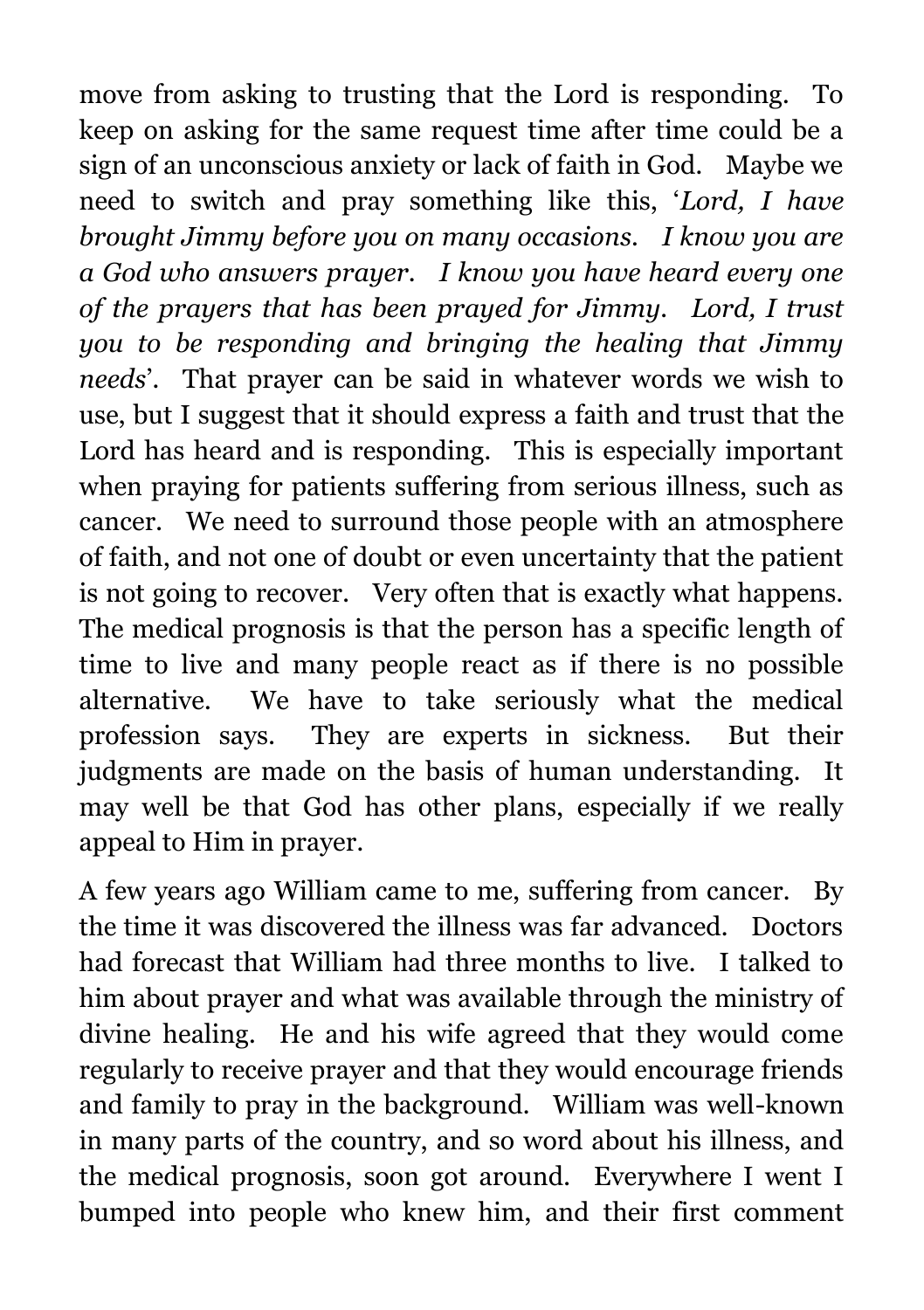always was '*it's a pity about William, isn't it?*' They were saying that because the medical prognosis was that William would only live three months, he would be dead and buried at the end of that time. William was surrounded not just by doubt, but by certainty that He was going to die. When praying we had to break through all of that doubt and unbelief. William did eventually die from cancer, but in response to prayer he was touched powerfully by God in many different ways. I have often wondered what effect it would have had if, in the wider community William had been surrounded by as much faith and trust as he was by doubt and unbelief. It may not have saved his life. When praying for serious forms of cancer we can never guarantee that. But at the very least it would have had a deeper beneficial effect on every part of his being.

When we surround people by the prayer of faith, and especially when we move from asking to trusting that the Lord is responding we create the atmosphere and conditions in which the power of God can be released.

### **The Quality of Our Prayer**

People sometimes say to me that they would like to be involved in the ministry of healing, to pray for the sick. What advice would I give to them? I always tell them to work on their relationship with God. If we are close to Him He can use us powerfully when we pray. But if we are not close to Him, even if we have read every book that was ever written on divine healing, there will always be something missing in our ministry. We don't need to be perfect. That will never happen this side of heaven. But we do need to be working on our relationship with God.

I have already mentioned that there will be occasions when we have to spend considerable time praying with those who have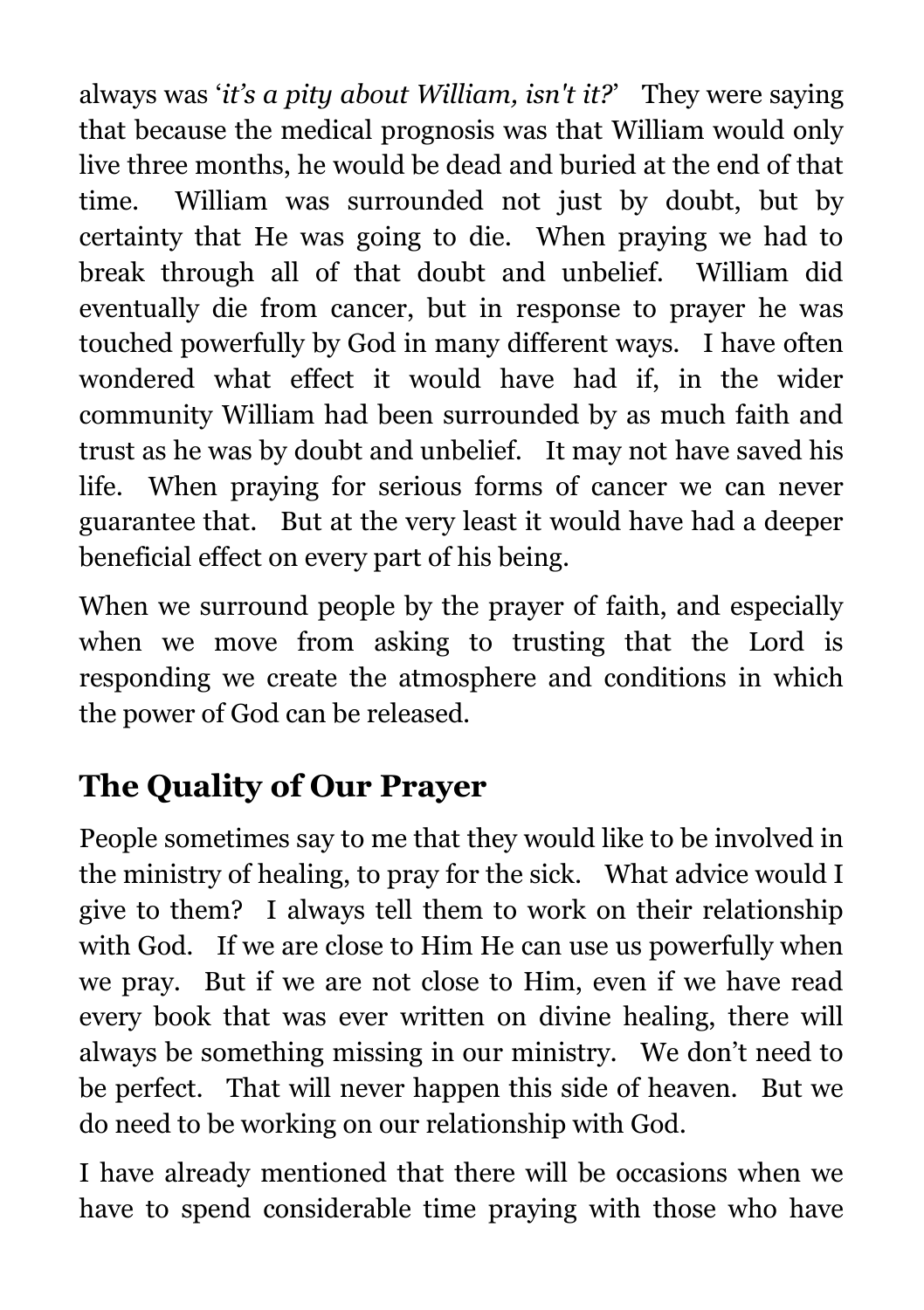cancer. What is equally important is the quality of our prayer. The best way to improve this is to come closer to Jesus. He said '*if you abide in Me and My words abide in you, ask whatever you will and it will be given unto you'*.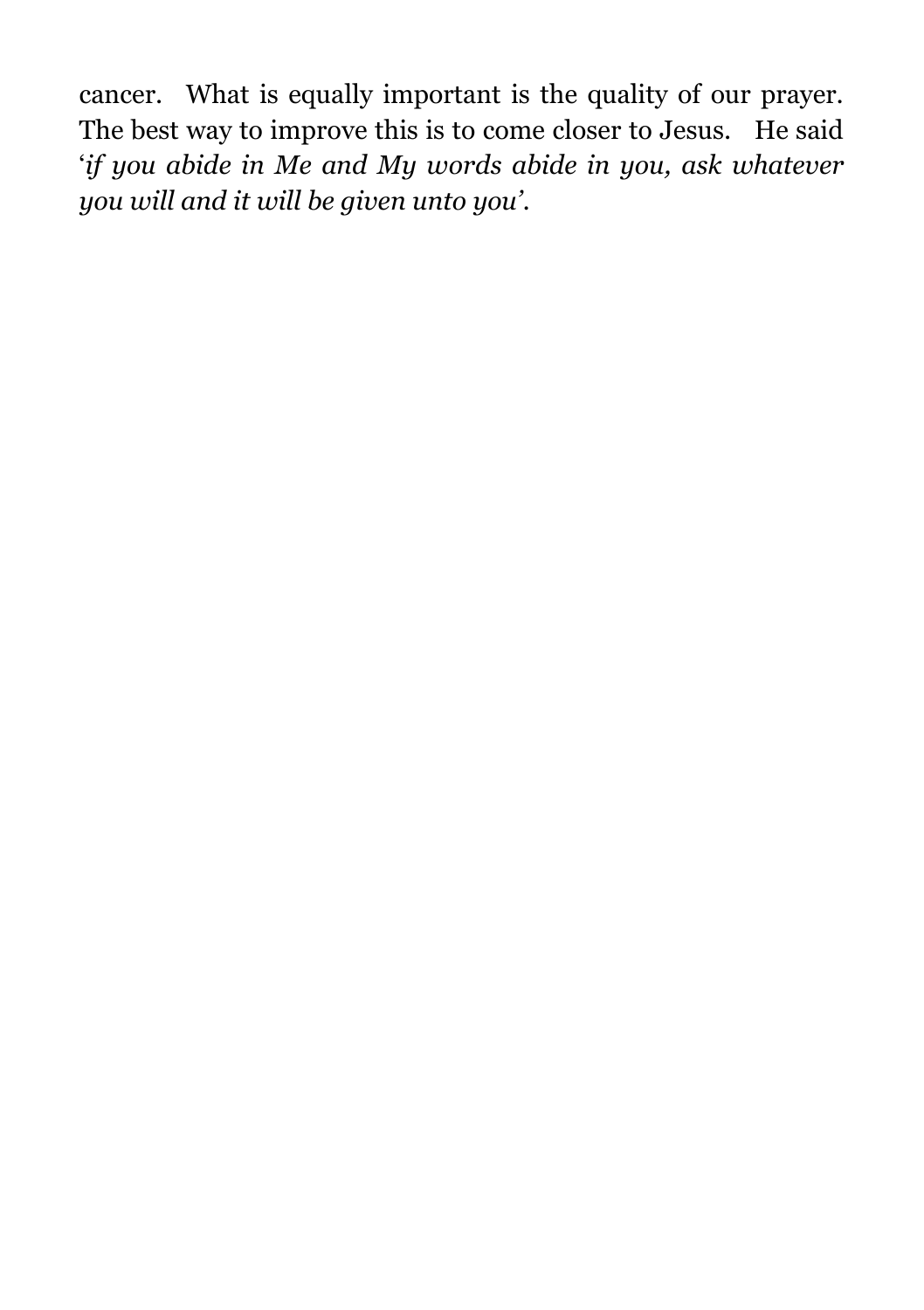## **How People Can Pray For Themselves**

#### **Organise Prayer in The Background**

I have always found it helpful to organise prayer cover in the background for those suffering from serious illness. At the very least I would expect God's response to this prayer to bring peace and strength instead of anxiety and fear. Indeed I have experienced this myself. In September, 1967, just a few months after being ordained I had to go into hospital for a major surgical operation. Normally in those circumstances I would have expected to be nervous. But I can honestly say that throughout my time in hospital I was completely calm. That was not me. That calmness was because people were praying - the church where I worked, my friends, my family. And because of God's response I was completely calm at a time when I could so easily have been very anxious.

We can arrange prayer cover in the background in an anonymous way through our intercession service. You only need to ring (028 9031 1532), give the first name of the person, what they need prayer for, and we promise to pray every day for 30 days. If necessary the request can be renewed at the end of that time. If deeper prayer is required, such as at the time of an operation or when specific treatment is being received, you can ring our office 028 9031 1532 (Monday-Friday 10am to 1pm) and we will organise that. I cannot emphasise enough the importance of this faithful prayer in the background in the whole healing process. Indeed, if the patient's condition should happen to deteriorate for any reason one important response can be to renew and deepen prayer cover.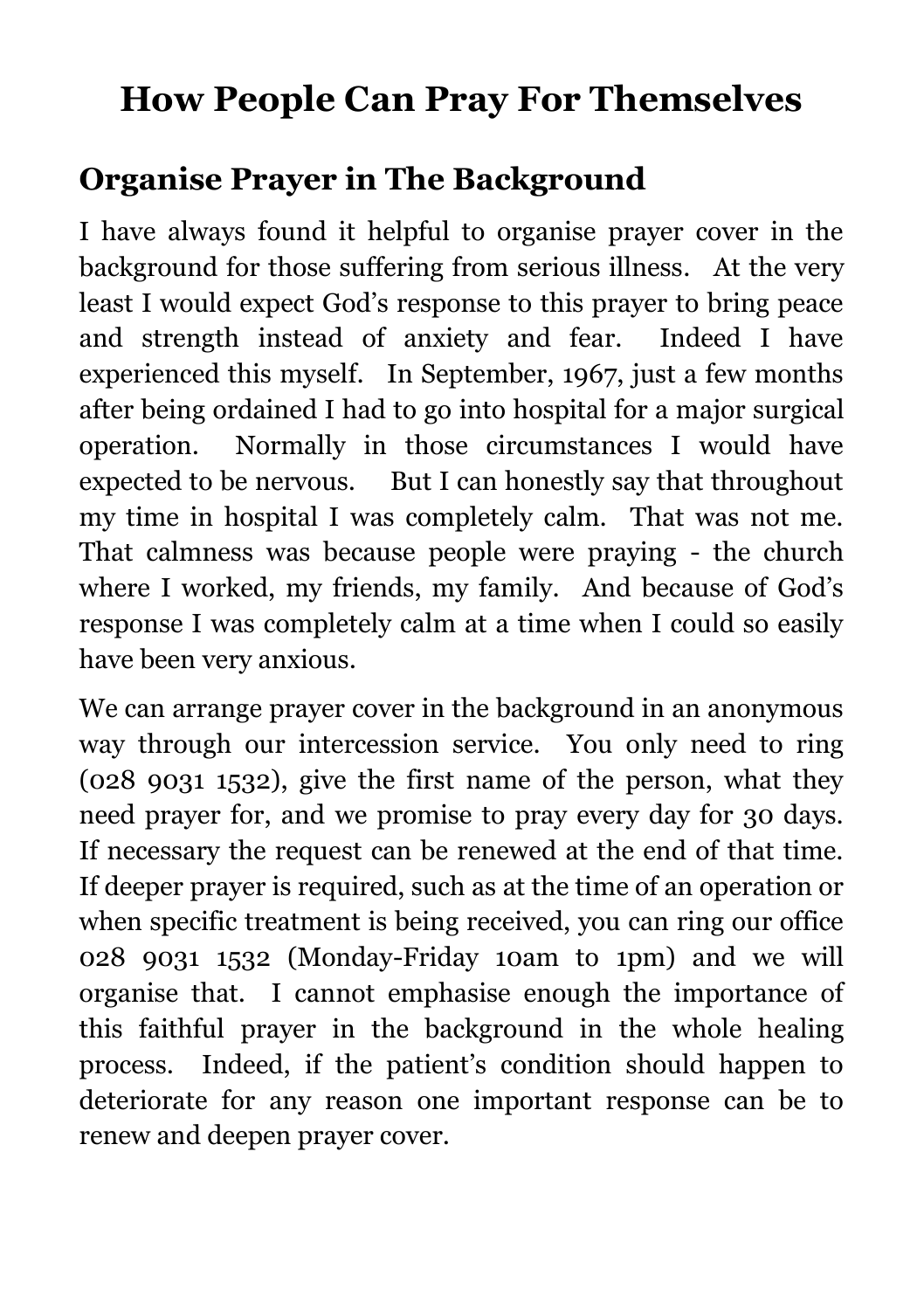#### **Encouraging Friends and Family To Pray Each Day At The Same Time**

I have suggested to some families that they should organise people to pray in the background, wherever they happen to be, at the same time every night. 8.45pm or 9.45pm are possible times, not too late but avoiding national news times on television. The family can gather to pray quietly, even to lay hands on the sick person, confident in the knowledge that many others all over the place are joining in prayer at the same time. I even remember one occasion when I went to join a family in prayer and we left the telephone off the hook in the room so that a nephew in England could also pray with us.

#### **Open To Receive What the Lord Wants to Give Us**

I have noticed in praying for sick people that some are very good at receiving what the Lord wants to give. There are people for whom I pray regularly who always receive something - a disappearance of pain, peace, strength, confidence, new hope, tangible physical healing, feeling better within themselves. Others do find it more difficult to receive. I think there are three keys - first of all, we must want to receive prayer. That desire is probably an indication of the confidence we have that God can touch us. Secondly, those who really believe that God is going to respond to this prayer seem to be open to what God wants to do. Many of these people would not necessarily consider themselves committed Christians, but they do have a trusting faith. Thirdly, I have noticed that loving people are good at receiving through prayer. I remember one lady who came to our Friday lunch-time service in St Anne's Cathedral. She was waiting to go in for a hip replacement operation. She came for prayer eight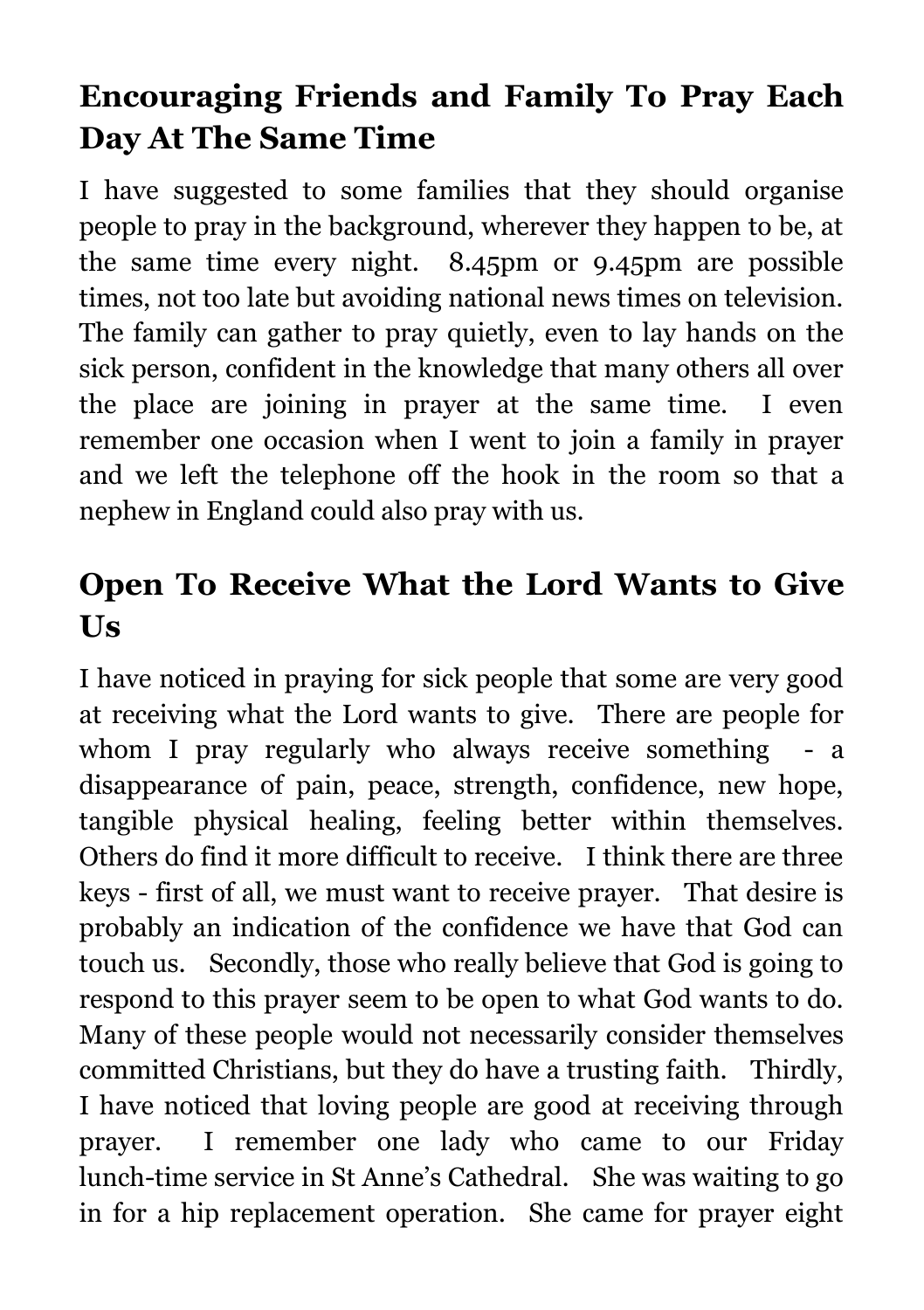weeks in a row. When she went back to the hospital to make arrangements to go in for the operation they discovered that she had made so much progress that she no longer needed it. That lady was a very loving and joyful Christian, and those attitudes, I believe, helped her to be open to receive what God wanted to give her.

People can only come for prayer as they are. They cannot suddenly summon up a large amount of artificial faith. A modern song puts it well - *'Jesus, take me as I am, I can come no other way*'. That is absolutely right, we can only come as we are. But at the same time we would do well to be working on those attitudes which will help us to benefit in a deeper way - a real desire to come for prayer, faith and confidence that God will touch us, and a loving attitude which will help us to be open to receive what God wants to give.

#### **Praying For Ourselves**

John Wimber, the American evangelist and healer, said that when he was converted in 1963 he found in Jesus a friend to whom he could talk about absolutely anything. Jesus wants to be that kind of friend for us as well. When we are anxious sharing the concern with Him helps to bring peace. When sick we can talk naturally to Him, just as we would to another person, and ask Him, with confidence, to give us healing. This kind of conversation with Jesus will always be the basis of our life of prayer. But in addition to that, there is another type of prayer through which we can welcome God to breathe the life of His Spirit into every part of us. It is probably best done in our own homes, and it does mean finding a quiet place where we will not be disturbed. We can sit in a comfortable position, with our back straight, or we can lie down on top of the bed.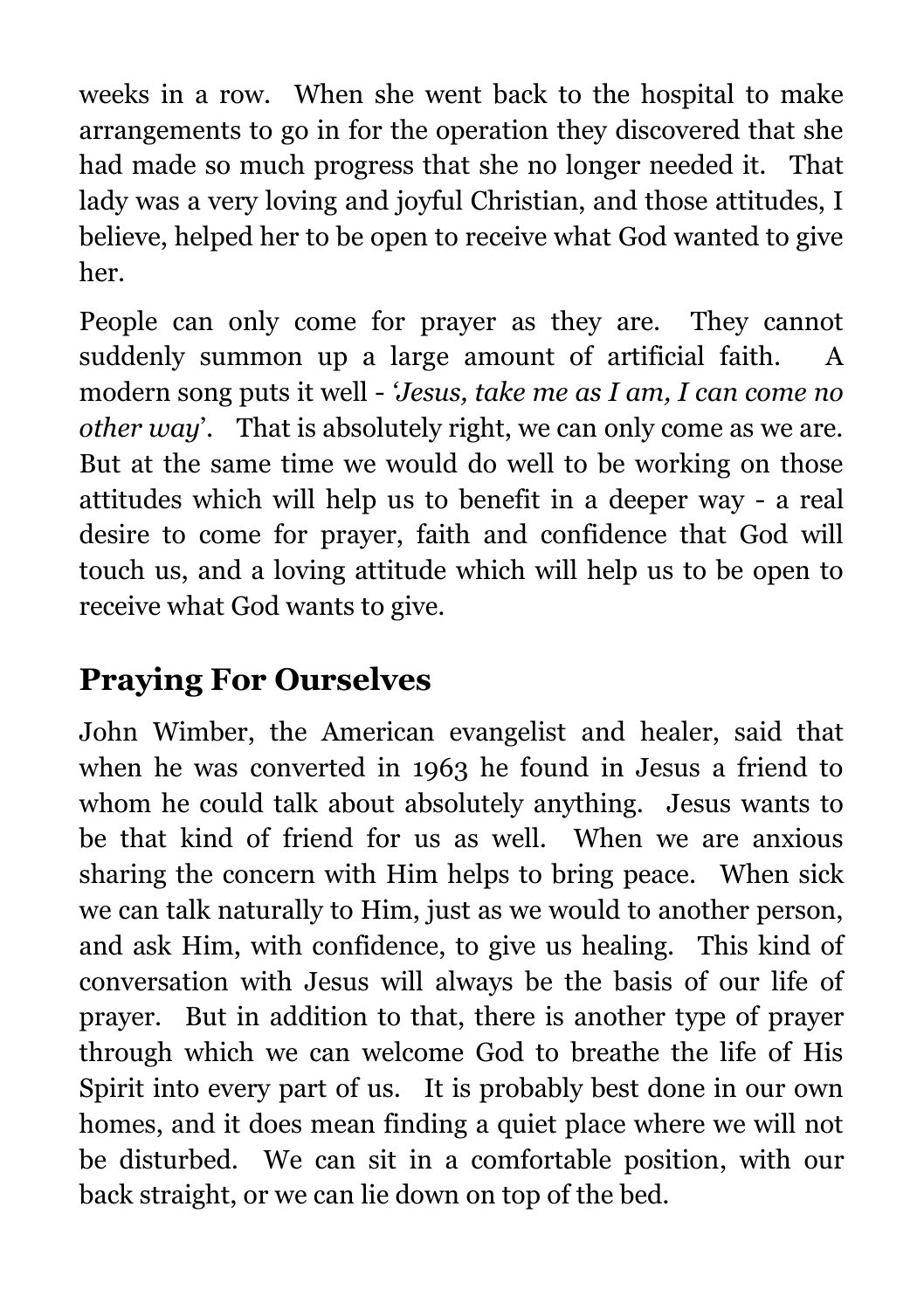Take a few minutes to relax the body, eyes closed, one limb at a time - the right arm, left arm, hands, fingers, shoulders, chest, right leg, left leg, ankles, feet, hips - letting go in every muscle. Take a few minutes to do this.

When you feel relaxed you can move on to start focussing on God, still with your eyes closed. Do this in whatever way is helpful, through praise, thanksgiving, prayer, scriptural verses or saying the Lord's Prayer. Take a few minutes as well to thank God for His gift of the Holy Spirit. Think of the Spirit coming down at Pentecost, transforming the lives and ministries of those early Christians, taking away their fear. Give thanks for the promise of Jesus: '*You shall receive power when the Holy Spirit comes upon you*'.

Take a few minutes then to thank God that that same Holy Spirit who came down in power at Pentecost is still available to us today, available to you now.

Now invite the Holy Spirit to flow into every part of you. If you like, you can picture Jesus standing with his hands upon your head, releasing the power of the Spirit in your life; allowing it to flow into your legs, your feet, your arms, your hands, your body, your chest, your neck, your head, your mind, your emotions, your memory. Remember that He is the Spirit of love and joy and peace, the Spirit of Power and Healing who is flowing into every part of you. In your mind's eye picture the Holy Spirit moving especially into the area of your body that is sick or injured. Give thanks that the Spirit is bringing healing.

Picture yourself well, as you want to be. Picture yourself doing something physical - running, walking briskly, swimming, digging - and give thanks that this is how God is making you. Take a few minutes to hold this picture in your mind - and give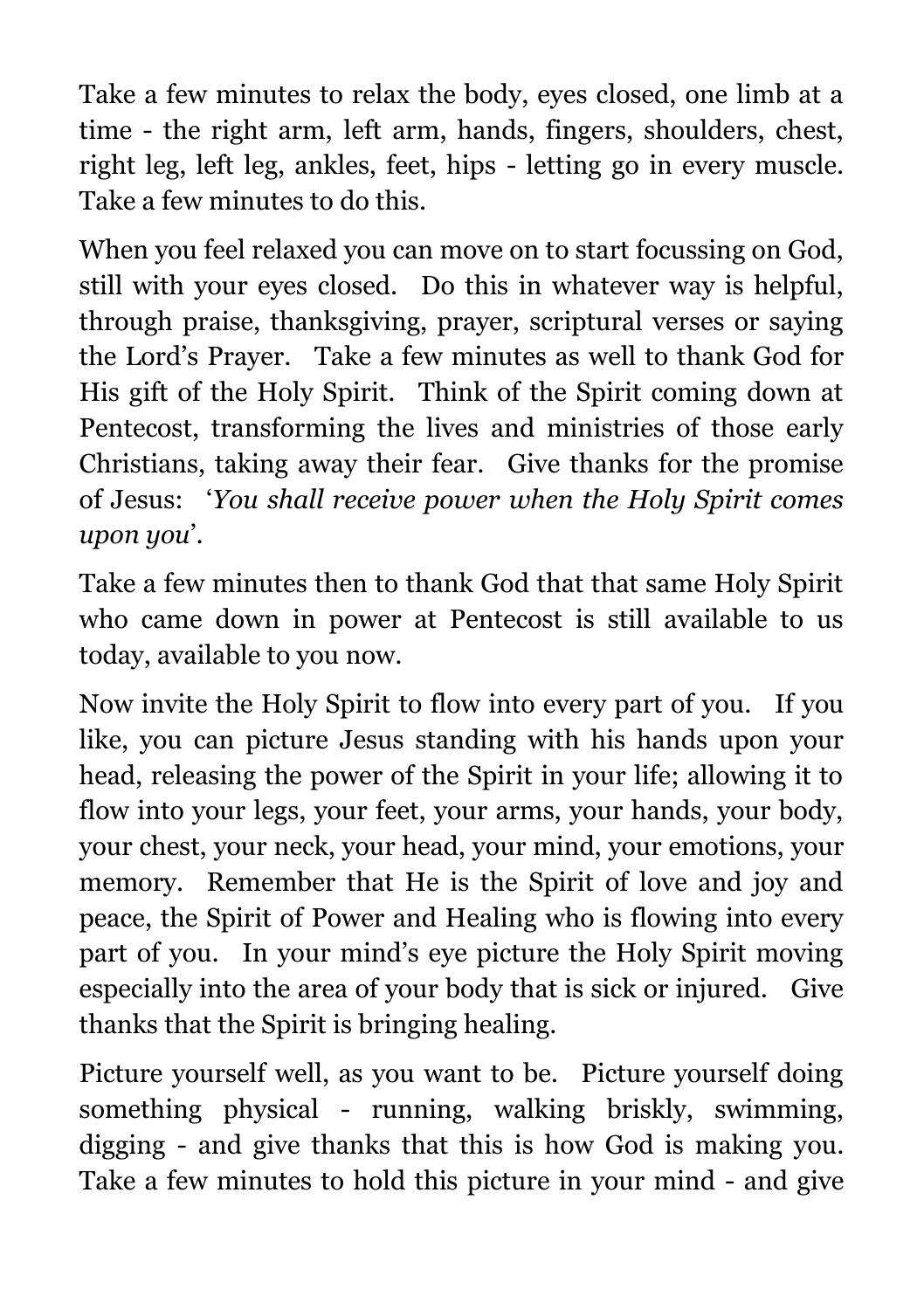thanks.

The whole prayer should last about 15-30 minutes. Try to pray in this way once or possibly twice each day.

#### **A Prayer That We Can Say Ourselves**

May the healing and strengthening mercies of the risen Lord Jesus Christ, who is present with me here, now at this very moment and in the days to come enter powerfully into every part of me, into my soul, into my mind, into my body, heal me of anything that harms me And give me God's peace. Amen